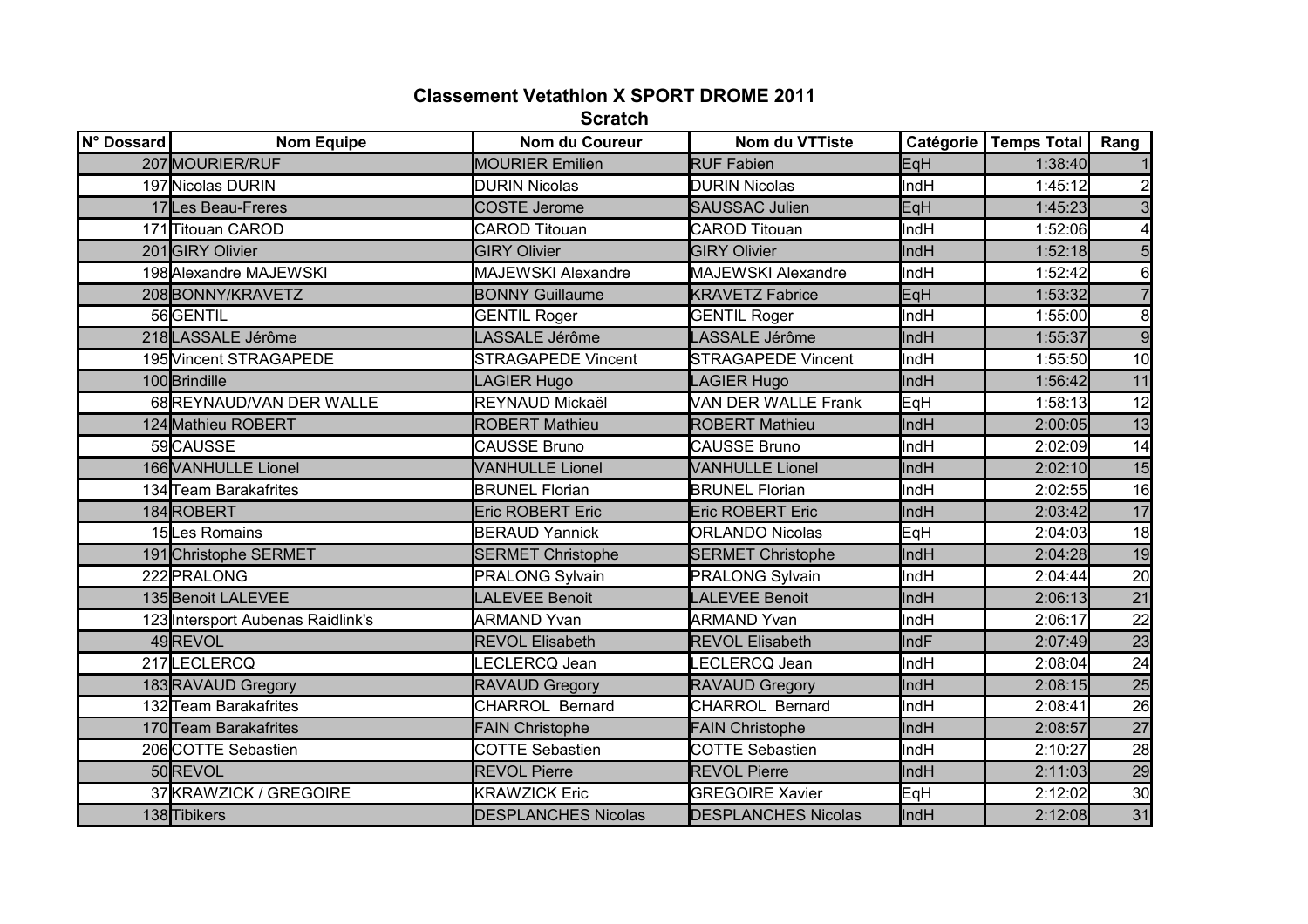|            | 52GERMA                 | <b>GERMA Bruno</b>         | <b>GERMA Bruno</b>         | <b>IndH</b> | 2:12:39 | 32 |
|------------|-------------------------|----------------------------|----------------------------|-------------|---------|----|
|            | 24 Famille THUILLIER    | <b>THUILLIER José</b>      | THUILLIER Jérémy           | EqH         | 2:14:14 | 33 |
| 181        |                         | <b>REY Yvan</b>            | <b>REY Yvan</b>            | <b>IndH</b> | 2:14:30 | 34 |
|            | 219HUET                 | <b>HUET Adrien</b>         | <b>HUET Adrien</b>         | IndH        | 2:14:49 | 35 |
|            | 162 TOULON SPORT NATURE | <b>EHR FREDERIC</b>        | <b>EHR FREDERIC</b>        | <b>IndH</b> | 2:17:38 | 36 |
| <b>168</b> |                         | <b>GARNODIER Vincent</b>   | <b>GARNODIER Vincent</b>   | IndH        | 2:17:38 | 37 |
|            | 13 Maria & Manu         | <b>PIERRE Maria</b>        | <b>THURY Emmanuel</b>      | EqMixt      | 2:17:56 | 38 |
|            | 225GRONLIER             | <b>GRONLIER Emmanuel</b>   | <b>GRONLIER Emmanuel</b>   | IndH        | 2:18:11 | 39 |
|            | 16 Nougaventesque       | <b>VESLIN Luc</b>          | <b>DURIS Alexis</b>        | EqH         | 2:18:51 | 40 |
|            | 26 Famille PORTIER      | <b>PORTIER Jean-Paul</b>   | <b>PORTIER Antoine</b>     | EqH         | 2:20:44 | 41 |
|            | 180Ludo Ardbike         | D'HOOGHE Ludovic           | D'HOOGHE Ludovic           | IndH        | 2:21:12 | 42 |
| 53         |                         | <b>AUTIN Benjamin</b>      | <b>AUTIN Benjamin</b>      | IndH        | 2:21:35 | 43 |
|            | 12Team CHATEL           | <b>CHATEL Timothée</b>     | <b>CHATEL Robin</b>        | EqH         | 2:21:47 | 44 |
|            | 213LAPART               | <b>LAPART Bruno</b>        | <b>LAPART Bruno</b>        | IndH        | 2:22:01 | 45 |
|            | 102 Gwenael TRIOULLIER  | <b>TRIOULLIER Gwenael</b>  | <b>TRIOULLIER Gwenael</b>  | <b>IndH</b> | 2:22:09 | 46 |
|            | 200 Adrien DARLEGUY     | <b>DARLEGUY Adrien</b>     | <b>DARLEGUY Adrien</b>     | IndH        | 2:22:47 | 47 |
|            | 228OLRY/BOUSCARLE2      | <b>OLRY Eric</b>           | <b>BOUSCARLE Jérémy</b>    | EqH         | 2:22:49 | 48 |
|            | 224GOUNON               | <b>GOUNON Laurent</b>      | <b>GOUNON Laurent</b>      | IndH        | 2:24:09 | 49 |
|            | 230RIFFARD              | RIFFARD Jérémy             | RIFFARD Jérémy             | <b>IndH</b> | 2:24:10 | 50 |
|            | 61 VINCENT/CHOLET       | <b>VINCENT Philippe</b>    | <b>CHOLET Roger</b>        | EqH         | 2:24:40 | 51 |
|            | 115 Julien BODENNEC     | <b>BODENNEC Julien</b>     | <b>BODENNEC Julien</b>     | IndH        | 2:27:35 | 52 |
|            | 44 CHEYLAN              | <b>CHEYLAN Gilles</b>      | <b>CHEYLAN Gilles</b>      | IndH        | 2:27:37 | 53 |
|            | 65NEGRE/MENIAUD         | <b>NEGRE Serge</b>         | <b>MENIAUD Cédric</b>      | EqH         | 2:27:42 | 54 |
|            | 6 Velociraptor1         | <b>ROLLAND Yann</b>        | <b>ROLLAND Patrick</b>     | EqH         | 2:28:16 | 55 |
|            | 51 FOUGEROUSE           | <b>FOUGEROUSE Grégory</b>  | FOUGEROUSE Grégory         | <b>IndH</b> | 2:28:23 | 56 |
|            | 35 OLRY / JAYME         | <b>OLRY Alain</b>          | <b>JAYME Thierry</b>       | EqH         | 2:29:36 | 57 |
|            | 152 Eric BACHELARD      | <b>BACHELARD Eric</b>      | <b>BACHELARD Eric</b>      | <b>IndH</b> | 2:29:55 | 58 |
|            | 143 Valrhonaboy         | <b>BROTTES Stephane</b>    | <b>BROTTES Stephane</b>    | IndH        | 2:30:24 | 59 |
| 111        |                         | <b>COUTAREL Rodolphe</b>   | <b>COUTAREL Rodolphe</b>   | <b>IndH</b> | 2:30:30 | 60 |
|            | 110 Philippe FOGLIARINI | <b>FOGLIARINI Philippe</b> | <b>FOGLIARINI Philippe</b> | IndH        | 2:30:34 | 61 |
|            | 1Muffins                | <b>DESPRET Frederique</b>  | <b>CHAUDIER Norbert</b>    | EqMixt      | 2:31:01 | 62 |
|            | 2Endurance Shop Valence | <b>CRIVELLO Béatrice</b>   | <b>AUDINEAU Bernard</b>    | EqMixt      | 2:31:05 | 63 |
|            | 21 Famille De Chivré    | DE CHIVRE Claire           | DE CHIVRE Denis            | EqMixt      | 2:31:21 | 64 |
|            | $221$ RUIZ              | <b>RUIZ Thierry</b>        | <b>RUIZ Thierry</b>        | <b>IndH</b> | 2:31:33 | 65 |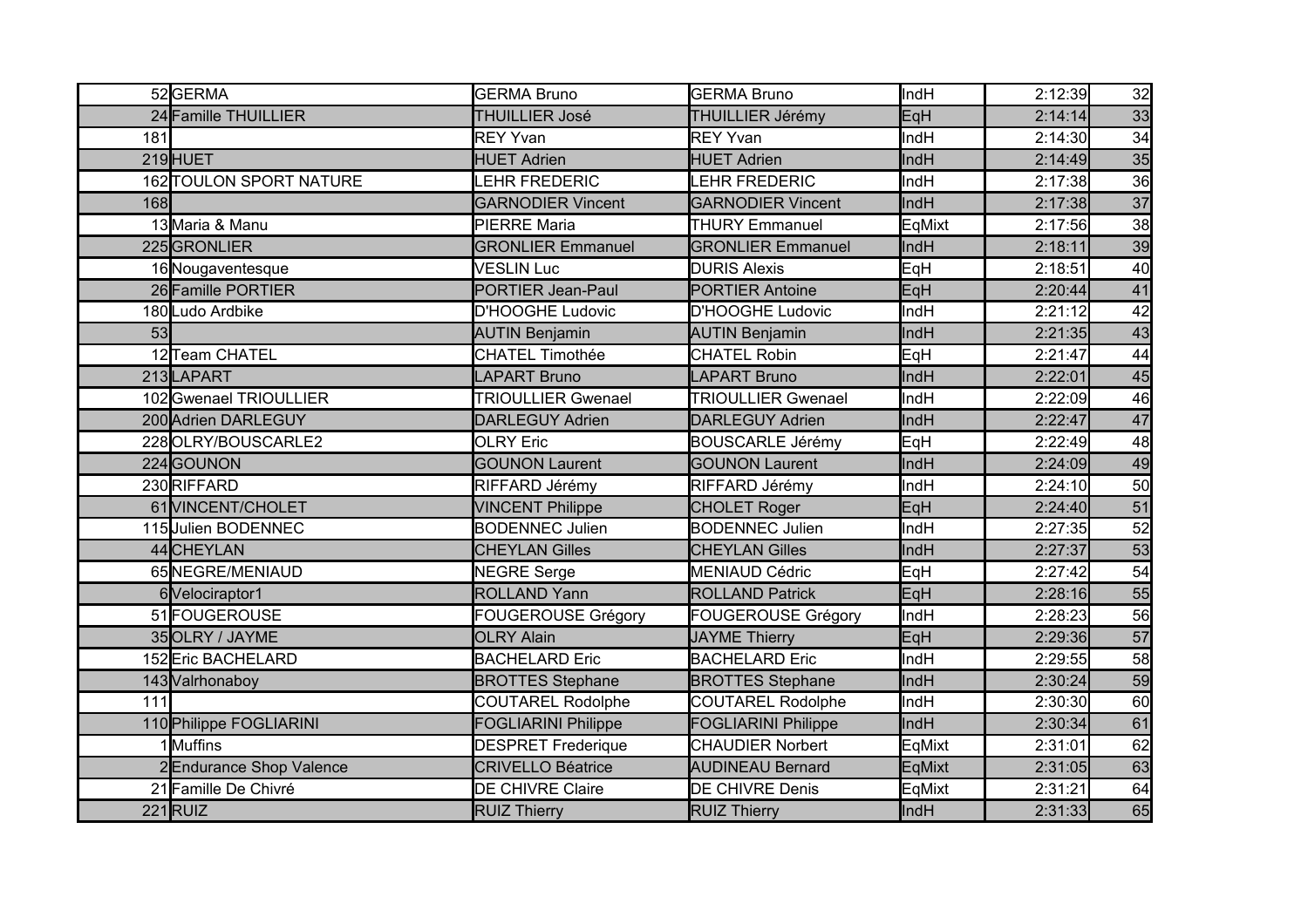|          | 120 AS RAID MELOX1        | <b>BRUNEL Morgan</b>         | <b>BRUNEL Morgan</b>         | lindH       | 2:32:08 | 66 |
|----------|---------------------------|------------------------------|------------------------------|-------------|---------|----|
|          | 119 VILLARD Emmanuel      | <b>VILLARD Emmanuel</b>      | <b>VILLARD Emmanuel</b>      | IndH        | 2:33:57 | 67 |
|          | 39SAHAGUIAN               | <b>SAHAGUIAN Philippe</b>    | <b>SAHAGUIAN Philippe</b>    | <b>IndH</b> | 2:34:00 | 68 |
| 188ORAPI |                           | <b>BREMONT Frederic</b>      | <b>BREMONT Frederic</b>      | IndH        | 2:34:06 | 69 |
| 108      |                           | <b>MERLAND Julien</b>        | <b>MERLAND Julien</b>        | <b>IndH</b> | 2:34:10 | 70 |
| 7PSG     |                           | <b>CHAIX Laurent</b>         | CONTE Théo                   | EqH         | 2:34:59 | 71 |
|          | 66 CHAPUIS/CHAPUIS        | <b>CHAPUIS Flavy</b>         | <b>CHAPUIS François</b>      | EqMixt      | 2:35:11 | 72 |
|          | 223SEITIEE                | <b>SEITIEE Anthony</b>       | <b>SEITIEE Anthony</b>       | IndH        | 2:36:23 | 73 |
|          | 203 Simon PAUMIER         | <b>PAUMIER Simon</b>         | <b>PAUMIER Simon</b>         | <b>IndH</b> | 2:36:23 | 74 |
|          | 204 Pierre DUCHAMP        | Pierre DUCHAMP               | Pierre DUCHAMP               | IndH        | 2:36:56 | 75 |
|          | 178Sébastien ROIZOT       | ROIZOT Sébastien             | ROIZOT Sébastien             | IndH        | 2:36:56 | 76 |
|          | 25 GRANDEMANGE / PICARD   | <b>GRANDEMANGE Alain</b>     | PICARD Stéphane              | EqH         | 2:37:21 | 77 |
|          | 47TARBY                   | <b>TARBY François Régis</b>  | <b>TARBY François Régis</b>  | <b>IndH</b> | 2:38:21 | 78 |
|          | 40ROUSSEL                 | ROUSSEL Jérémy               | ROUSSEL Jérémy               | IndH        | 2:38:21 | 79 |
|          | 112 Philippe MEFFRE       | <b>MEFFRE Philippe</b>       | <b>MEFFRE Philippe</b>       | <b>IndH</b> | 2:38:39 | 80 |
|          | 8CSL Team                 | <b>COUTELIER Anne</b>        | <b>AURENT Jérôme</b>         | EqMixt      | 2:39:25 | 81 |
|          | 157 CAROD Eric            | <b>CAROD Eric</b>            | <b>CAROD Eric</b>            | <b>IndH</b> | 2:39:50 | 82 |
|          | 33OLRY / RIFFARD          | <b>OLRY Valérie</b>          | <b>RIFFARD Franck</b>        | EqMixt      | 2:40:33 | 83 |
|          | 101 TEAM BARAKAFRITES     | <b>VALETTE Lilian</b>        | <b>VALETTE Lilian</b>        | <b>IndH</b> | 2:41:20 | 84 |
|          | 29 HUNDERLER / BOUVIER    | <b>HUNDERLER Francoise</b>   | <b>BOUVIER Francis</b>       | EqMixt      | 2:43:09 | 85 |
|          | 174 Thibauld CHAMPELOVIER | <b>CHAMPELOVIER thibauld</b> | <b>CHAMPELOVIER thibauld</b> | llndH       | 2:43:38 | 86 |
|          | 105 Yannick MOULIN        | <b>MOULIN Yannick</b>        | <b>MOULIN Yannick</b>        | IndH        | 2:44:59 | 87 |
|          | 177BUCCIALI Nicolas       | <b>BUCCIALI nicolas</b>      | <b>BUCCIALI</b> nicolas      | <b>IndH</b> | 2:44:59 | 88 |
|          | 38KESSLER / COUSTENAOBLE  | <b>KESSLER Bernad</b>        | <b>COUSTENAOBLE Xavier</b>   | EqH         | 2:45:08 | 89 |
|          | 48THIEBAUD                | THIEBAUD Gérard              | THIEBAUD Gérard              | <b>IndH</b> | 2:45:32 | 90 |
|          | 212 DEVILLERS             | <b>DEVILLERS Samuel</b>      | <b>DEVILLERS Samuel</b>      | IndH        | 2:45:33 | 91 |
| 196      |                           | <b>TORAL Manuel</b>          | <b>TORAL Manuel</b>          | <b>IndH</b> | 2:45:34 | 92 |
|          | 62SACILOTO/BESSON         | <b>SACILOTO Maryline</b>     | <b>BESSON Eric</b>           | EqMixt      | 2:47:10 | 93 |
|          | 46 FRANCOIS               | <b>FRANCOIS Julien</b>       | <b>FRANCOIS Julien</b>       | <b>IndH</b> | 2:47:14 | 94 |
|          | 216SACCO                  | <b>SACCO Serge</b>           | <b>SACCO Serge</b>           | IndH        | 2:47:19 | 95 |
|          | 34 REGNIER / DURAND       | <b>REGNIER Dominique</b>     | <b>DURAND</b>                | EqMixt      | 2:48:24 | 96 |
|          | 163RICHIER David          | <b>RICHIER David</b>         | <b>RICHIER David</b>         | IndH        | 2:48:37 | 97 |
|          | 209 DEBANNE/DEBANNE       | <b>DEBANNE Carole</b>        | <b>DEBANNE Willian</b>       | EqMixt      | 2:48:45 | 98 |
|          | 32BREYTHON / DUCROS       | <b>BREYTHON Ruth</b>         | <b>DUCROS Gilles</b>         | EqMixt      | 2:50:44 | 99 |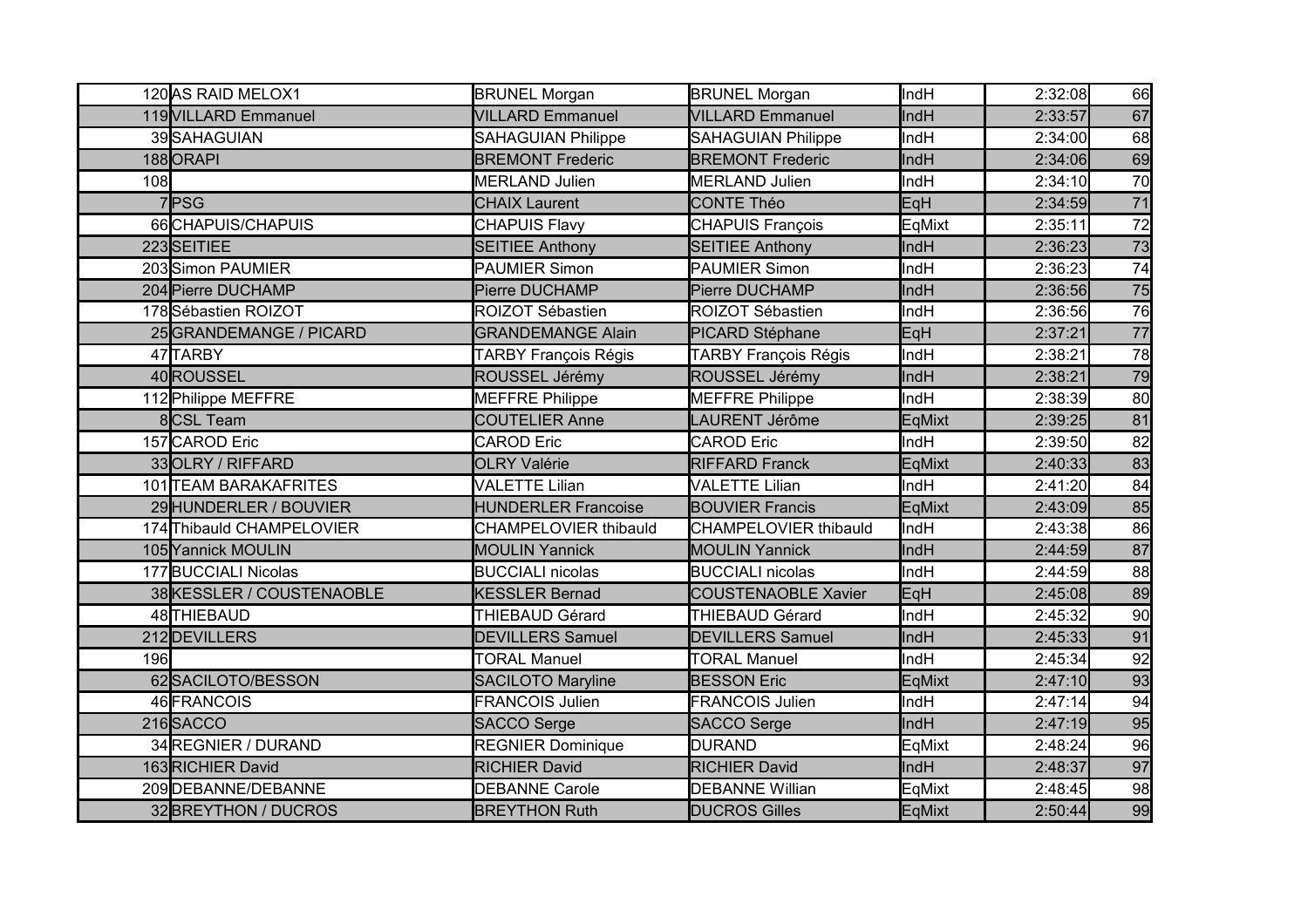|     | 30 DUMARGNE / CALDESAIGUES    | <b>DUMARGNE Carinne</b>      | <b>CALDESAIGUES Alain</b>     | EqMixt      | 2:50:44 | 100 |
|-----|-------------------------------|------------------------------|-------------------------------|-------------|---------|-----|
|     | 4Les Meneurs De Jeu           | <b>ADNANE Zair</b>           | <b>MAUROY Yann</b>            | EqH         | 2:51:03 | 101 |
|     | 5Les Grognons                 | <b>PREVOTAT Fabrice</b>      | <b>DIAZ Sébastien</b>         | EqH         | 2:52:07 | 102 |
|     | 137 Team Barakafrites         | <b>MICOUD Toma</b>           | <b>MICOUD Toma</b>            | IndH        | 2:52:17 | 103 |
|     | 45ROUQUETTE                   | ROUQUETTE Thibault           | ROUQUETTE Thibault            | <b>IndH</b> | 2:52:57 | 104 |
|     | 60COSTECHAREYRE/COSTECHAREYRE | <b>COSTECHAREYRE Raphaël</b> | <b>COSTECHAREYRE Julien</b>   | EqH         | 2:53:22 | 105 |
|     | 113Séverin CARMANTRANT        | <b>CARMANTRANT Séverin</b>   | <b>CARMANTRANT Séverin</b>    | <b>IndH</b> | 2:53:25 | 106 |
|     | 185Les tonneaux d'Arnaud      | <b>ETARD Emilienne</b>       | <b>ETARD Emilienne</b>        | IndF        | 2:53:27 | 107 |
|     | 58LAURENT                     | <b>LAURENT Lionel</b>        | <b>LAURENT Lionel</b>         | IndH        | 2:53:36 | 108 |
| 227 |                               | <b>FUSTER michele</b>        | <b>FUSTER Fabrice</b>         | EqMixt      | 2:53:39 | 109 |
|     | 23 BERLIZOT/FAURE             | <b>BERLIZOT Bruno</b>        | <b>FAURE Fabrice</b>          | EqH         | 2:54:14 | 110 |
|     | 18 Why not ?                  | <b>CHAIZE Dominique</b>      | <b>GODEFROY Léo</b>           | EqH         | 2:55:05 | 111 |
|     | 36KRAWZICK / RICHARD          | <b>KRAWZICK Laurence</b>     | <b>RICHARD Christian</b>      | EqMixt      | 2:55:24 | 112 |
|     | 3NIVON-CLAPIER                | <b>CLAPIER Christophe</b>    | <b>NIVON Luc</b>              | EqH         | 2:57:01 | 113 |
|     | 31 GARAIX / CALDESAIGUES      | <b>GARAIX Aurore</b>         | <b>CALDESAIGUES Guillaume</b> | EqMixt      | 2:57:02 | 114 |
|     | 28 COSTE Jean-Louis           | <b>COSTE Jean-Louis</b>      | <b>VASSAL Pierre</b>          | EqH         | 2:57:42 | 115 |
|     | 67BOCHU/VIVAT                 | <b>BOCHU Chantal</b>         | <b>VIVAT Frédérick</b>        | EqMixt      | 3:00:03 | 116 |
|     | 173 Ardbike 26                | <b>NOBLET Lionnel</b>        | <b>NOBLET Lionnel</b>         | IndH        | 3:00:06 | 117 |
|     | 114Emmanuel MARION            | <b>MARION Emmanuel</b>       | <b>MARION Emmanuel</b>        | IndH        | 3:00:07 | 118 |
|     | 133Et oui                     | <b>OMBARD David</b>          | <b>_OMBARD David</b>          | IndH        | 3:00:32 | 119 |
|     | 41ROUSSEL                     | ROUSSEL Bruno                | <b>ROUSSEL Bruno</b>          | IndH        | 3:00:32 | 120 |
|     | 14Les PEC                     | <b>PECCOLO Nelson</b>        | <b>PECCOLO Franck</b>         | EqH         | 3:00:53 | 121 |
|     | 190Laure                      | <b>COLLE Laure</b>           | <b>COLLE Laure</b>            | <b>IndF</b> | 3:03:46 | 122 |
|     | 103LABRUNIE Diane             | <b>LABRUNIE Diane</b>        | <b>LABRUNIE Diane</b>         | IndF        | 3:04:03 | 123 |
|     | 182 Christophe                | <b>REY Christophe</b>        | <b>REY Christophe</b>         | <b>IndH</b> | 3:05:19 | 124 |
|     | 232OLRY/BOUSCARLE             | <b>OLRY Valérie</b>          | <b>BOUSCARLE Geneviève</b>    | EqF         | 3:05:27 | 125 |
|     | 104 Les Fesses Molles         | <b>MORAINE Olivier</b>       | <b>MORAINE Olivier</b>        | IndH        | 3:05:45 | 126 |
|     | 122 Raidlinks 07              | <b>GAILLARD Laure</b>        | <b>GAILLARD Laure</b>         | IndF        | 3:07:01 | 127 |
|     | 22Ludo & Luc                  | <b>PERRIN Ludovic</b>        | LANDENWETSCH Luc              | EqH         | 3:07:19 | 128 |
|     | 126 Push à Main               | <b>MOUNIER Benjamin</b>      | <b>MOUNIER Benjamin</b>       | IndH        | 3:07:27 | 129 |
|     | 211 TRAVERSIER                | <b>TRAVERSIER Yvan</b>       | <b>TRAVERSIER Yvan</b>        | IndH        | 3:07:27 | 130 |
|     | 210JUVENON/COHET              | <b>JUVENON Jeanne</b>        | <b>COHET Laureen</b>          | EqF         | 3:07:35 | 131 |
|     | 175 Francois MICHON           | <b>MICHON Francois</b>       | <b>MICHON Francois</b>        | <b>IndH</b> | 3:07:50 | 132 |
|     | 63MOREAU/GONDRAN              | <b>MOREAU Catherine</b>      | <b>GONDRAN JF</b>             | EqMixt      | 3:08:47 | 133 |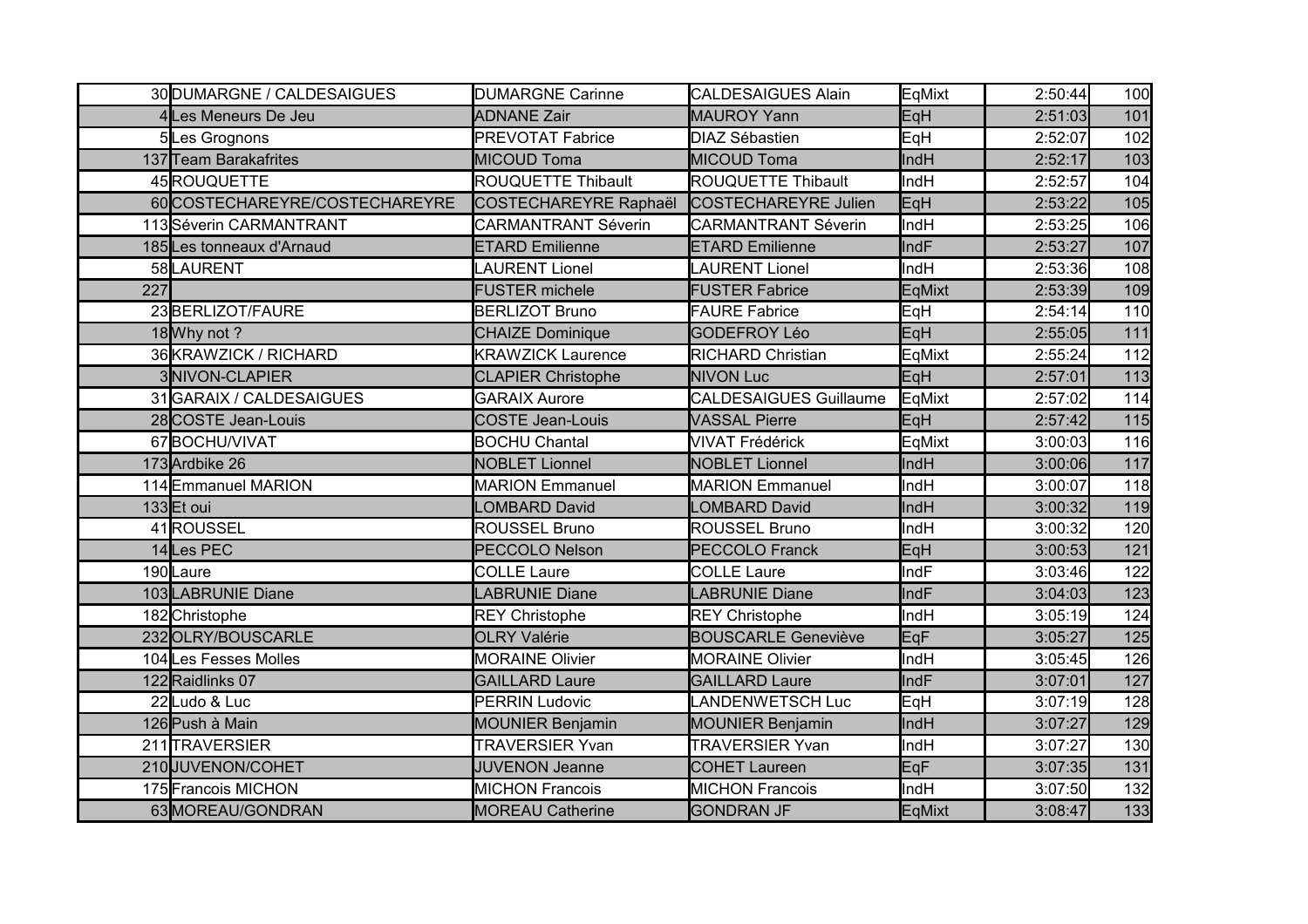|     | 169 Nathalie GROSJEAN             | <b>GROSJEAN Nathalie</b>    | <b>GROSJEAN Nathalie</b>    | IndF        | 3:09:32  | 134 |
|-----|-----------------------------------|-----------------------------|-----------------------------|-------------|----------|-----|
|     | 215SACILOTTO                      | <b>SACILOTTO David</b>      | <b>SACILOTTO David</b>      | IndH        | 3:10:50  | 135 |
|     | 220 LOUPIAS                       | LOUPIAS Cédric              | OUPIAS Cédric               | IndH        | 3:16:40  | 136 |
|     | 125 Kevin DONNART                 | <b>DONNART Kevin</b>        | <b>DONNART Kevin</b>        | IndH        | 3:17:34  | 137 |
|     | 9 Union Cycliste de Pierrelatte   | <b>GONZALEZ Dominique</b>   | <b>GONZALEZ Miguel</b>      | EqMixt      | 3:17:39  | 138 |
|     | 149 IMOOVE                        | <b>AGNIEN Emmanuel</b>      | LAGNIEN Emmanuel            | IndH        | 3:18:12  | 139 |
|     | 214 ALLIBERT                      | <b>ALLIBERT Maxime</b>      | <b>ALLIBERT Maxime</b>      | IndH        | 3:22:49  | 140 |
|     | 117 TIC ET TAC                    | <b>CHARRIER Sebastien</b>   | <b>CHARRIER Sebastien</b>   | IndH        | 3:23:30  | 141 |
|     | 229 MORIN/ARNOUX                  | <b>MORIN</b> valérie        | <b>ARNOUX Fabienne</b>      | <b>E</b> qF | 3:26:24  | 142 |
|     | 192 Marie-Lorraine                | <b>GAUDE MARIE LORRAINE</b> | <b>GAUDE MARIE LORRAINE</b> | IndF        | 3:26:32  | 143 |
|     | 54BARDINE                         | <b>BARDINE Caroline</b>     | <b>BARDINE Caroline</b>     | IndF        | 3:31:32  | 144 |
|     | 55 MURILLON                       | <b>MURILLON Lauriane</b>    | <b>MURILLON Lauriane</b>    | IndF        | 3:32:32  | 145 |
|     | 116 TIC ET TAC                    | <b>VALETTE Didier</b>       | <b>VALETTE Didier</b>       | IndH        | 3:33:32  | 146 |
|     | 202 Frederic LE GUEN              | LE GUEN Frederic            | <b>LE GUEN Frederic</b>     | IndH        | 3:34:32  | 147 |
|     | 187 Les tonneaux d'Arnaud         | <b>GIVORS Arnaud</b>        | <b>GIVORS Arnaud</b>        | IndH        | 3:34:32  | 148 |
|     | 128 HALUS Yvan                    | <b>HALUS Yvan</b>           | <b>HALUS Yvan</b>           | IndH        | 3:36:00  | 149 |
|     | 127 Florian MARCILLY              | <b>MARCILLY Florian</b>     | <b>MARCILLY Florian</b>     | IndH        | 3:37:21  | 150 |
|     | 130 Filipe DA SILVA               | <b>DA SILVA Filipe</b>      | <b>DA SILVA Filipe</b>      | IndH        | 3:39:09  | 151 |
|     | 42 HUGUET                         | <b>HUGUET Philippe</b>      | <b>HUGUET Philippe</b>      | IndH        | 3:41:15  | 152 |
|     | 20 Les Livronnaises               | <b>BOUCLY Florence</b>      | <b>GARNODIER Justine</b>    | EqF         | Abandon  | 153 |
|     | 43 FERREL                         | <b>FERREL Christian</b>     | <b>FERREL Christian</b>     | IndH        | Abandon  | 154 |
|     | 53 AUTIN                          | <b>AUTIN Benjamin</b>       | <b>AUTIN Benjamin</b>       | IndH        | Abandon  | 155 |
|     | 57DOUCET                          | DOUCET Serge                | <b>DOUCET Serge</b>         | IndH        | Abandon  | 156 |
|     | 64BORELGIANETTA/SPECOGNA          | <b>BORELGIANETTA Cécile</b> | <b>SPECOGNA Mikaël</b>      | EqMixt      | Abandon  | 157 |
|     | 107 Yannick BULOT                 | <b>BULOT Yannick</b>        | <b>BULOT Yannick</b>        | IndH        | Abandon  | 158 |
|     | 109 Nathalie PILOT-MAIER          | PILOT-MAIER Nathalie        | PILOT-MAIER Nathalie        | IndF        | Abandon  | 159 |
|     | 118Romain CARMANTRANT             | <b>CARMANTRANT Romain</b>   | <b>CARMANTRANT Romain</b>   | IndH        | Abandon  | 160 |
|     | $121$ Séb                         | LANTHEAUME Sébastien        | LANTHEAUME Sébastien        | IndH        | Abandon  | 161 |
|     | 127 Florian MARCILLY              | <b>MARCILLY Florian</b>     | <b>MARCILLY Florian</b>     | IndH        | Abandon  | 162 |
|     | 129 CHARBONNEL David              | <b>CHARBONNEL David</b>     | <b>CHARBONNEL David</b>     | IndH        | Abandon  | 163 |
|     | 131 St James velo club Montelimar | <b>DELACROIX Eric</b>       | <b>DELACROIX Eric</b>       | IndH        | Abandon  | 164 |
|     | 136 In The Raid                   | <b>Kibarer Aksel</b>        | <b>Kibarer Aksel</b>        | IndH        | Abandon  | 165 |
| 146 |                                   |                             | $\Omega$                    |             | 0Abandon | 166 |
|     | 158 François CHABAUD              | <b>CHABAUD Francois</b>     | <b>CHABAUD François</b>     | <b>IndH</b> | Abandon  | 167 |